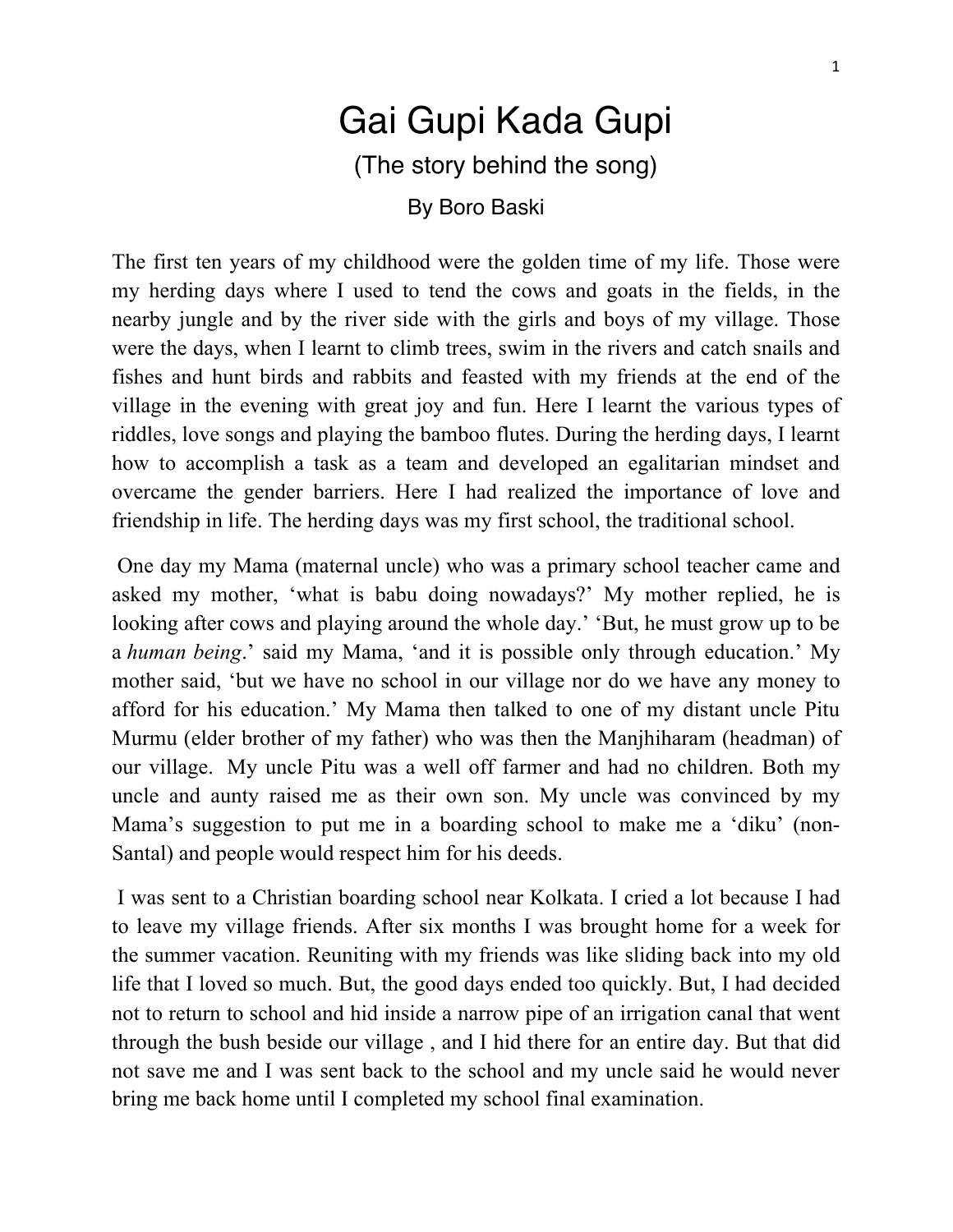My sweet memories of the village life gradually started fading. I also gradually started to develop a liking towards my life in the boarding school. Sports like football, basketball and the other indoor games used to attract me a lot. I also started getting used to the electricity, toilet, food, cleanliness and hygiene. I no more requested my uncle to take me home as I was worried about how I would survive without electricity, fan or toilet in our house in the village. My uncle was quite happy with my development that I gradually forgot about my feelings towards my village.

Once my uncle took me home for my younger uncle's marriage. I refused to go but he convinced me that it was important to attend the family festivals. After arriving in the village, I had sensed that a strange change had developed around me. It seemed that most of my old friends with whom I grew up did not know me, they hesitated to interact with me casually. I also did not find any common subject to discuss with them. I saw the village boys and girls merrily dancing in the marriage courtyard and I could not join them. I did learn Bengali songs with harmonium in the boarding school but never sang Santali songs nor did I dance in public. I felt ashamed of myself and stood alone observing them singing and dancing. I felt alienated among my own people.

On that very day I angrily told my mother that I would never come back to the village again. My mother, a typical Santal lady, introvert and soft spoken, did not understand my reason for such a reaction. I understood that she was sad with the emotional distance that had grown between us over the years because of my absence but did not know how to react to the situation. That was the first time I saw tears in my mother's eyes.

A year later, a tragedy struck our family. My aunt who loved me like her son died and my uncle had become very lonely. He was often irritated and within a year he married a girl from our village who was much younger than him. And finally he decided to stop funding my education as he had his own family to look after now.

I was devastated when I had to return to the village as I could not adjust to the normal village life. However, with various ups and downs I managed to survive.